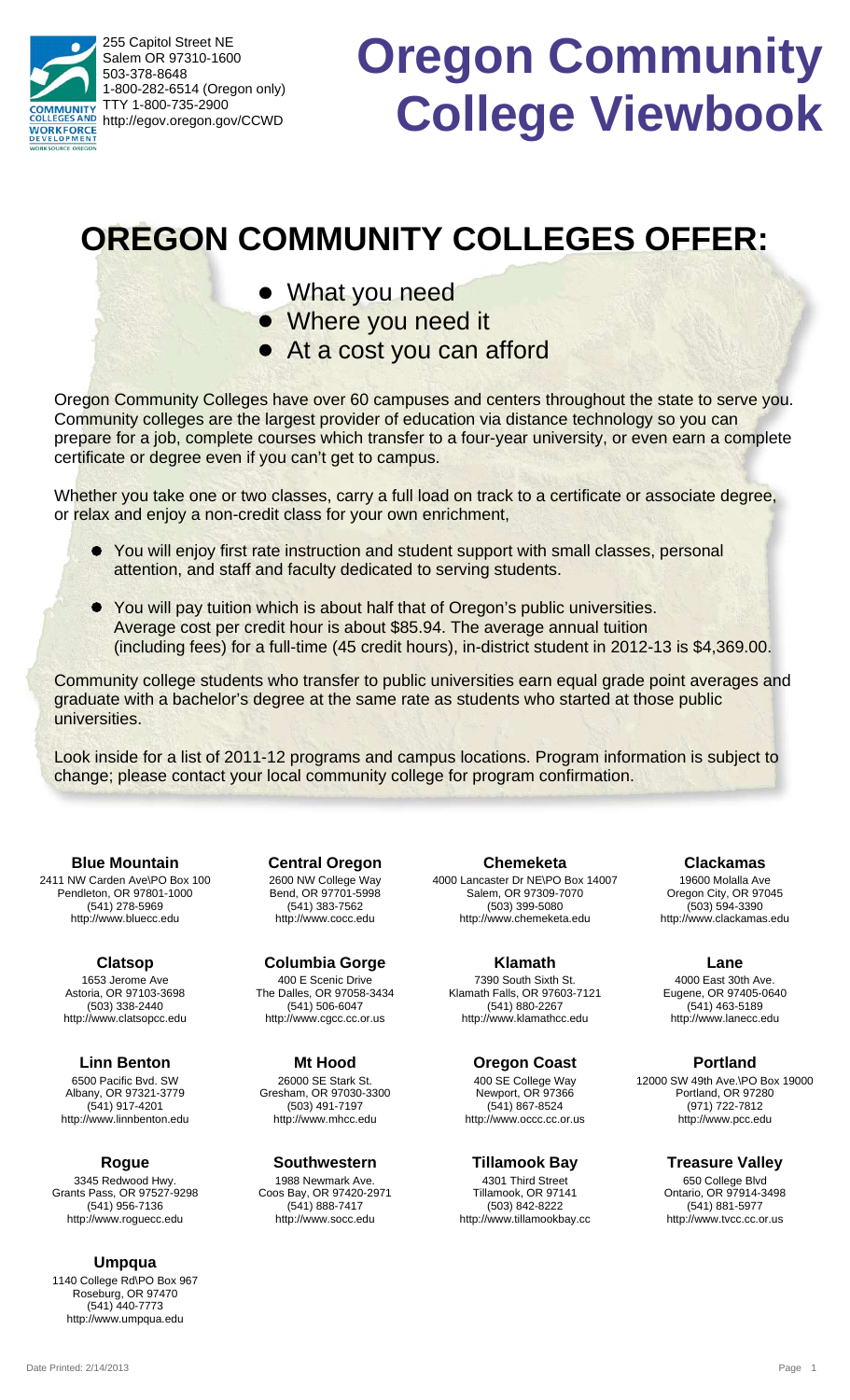- **A Associates Degrees**
- **P Certificates 12-44 credits** (Career Pathway Certificate within an AAS degree, Less Than One Year<br> **P Certificates 12-44 credits** (LTOY) Certificate, and other independent 12-44 credit Certificates)
- **C Certificates 45+ credits** *(One year/Two year Certificates of Completion)*

| <b>PROGRAM</b>                                                      | <b>Blue Mountain</b> | megon<br>Central | Chemeketa      | Clackamas | Clatsop | Gorge<br>Columbia | Klamath | ane. | Linn Benton<br>Mt Hood | past<br>Oregon | Portland | Rogue | Southwestern | <b>Tillamook Bay</b> | Valley<br>Treasure | <b>Supdus</b> |  |
|---------------------------------------------------------------------|----------------------|------------------|----------------|-----------|---------|-------------------|---------|------|------------------------|----------------|----------|-------|--------------|----------------------|--------------------|---------------|--|
| <b>AG, FOOD AND NATURAL RESOURCES</b><br><b>Itural Business and</b> | A                    |                  | $\overline{A}$ |           |         |                   |         |      |                        |                |          |       |              |                      | $\overline{A}$     |               |  |

| Agricultural Business and<br>Management, General                                            | Α  |         | A              |             |        |   |           |        |        |        |         |        |               | А<br>С  |              |
|---------------------------------------------------------------------------------------------|----|---------|----------------|-------------|--------|---|-----------|--------|--------|--------|---------|--------|---------------|---------|--------------|
| Agricultural Production Operations,<br>General                                              | A  |         |                |             |        |   |           |        |        |        |         |        |               |         |              |
| Agriculture, General                                                                        |    |         |                |             |        | A |           |        |        |        |         |        |               |         |              |
| Animal Sciences, General                                                                    |    |         |                |             |        |   |           | A      |        |        |         |        |               |         |              |
| Animal/Livestock Husbandry and<br>Production                                                | AP |         |                |             |        |   |           |        |        |        |         |        |               |         |              |
| Applied Horticulture/Horticulture<br>Operations, General                                    |    |         | A              | AP<br>С     |        |   |           | AP     |        |        |         |        |               |         |              |
| Construction/Heavy<br>Equipment/Earthmoving Equipment<br>Operation                          |    |         |                |             |        |   |           |        |        |        |         |        |               | С       |              |
| Crop Production                                                                             | AP |         | AP C           |             |        |   |           | AP     |        |        |         |        |               |         | C            |
| Drafting and Design<br>Technology/Technician, General                                       | AP | Α<br>C  | AP<br>С        |             |        |   | Α<br>C    | A      |        |        | P       |        |               | AP      |              |
| <b>Environmental Engineering</b><br>Technology/Environmental<br>Technology                  |    |         |                |             |        |   |           |        | Α<br>С |        |         |        |               |         |              |
| <b>Environmental Studies</b>                                                                |    |         |                |             |        | A |           |        |        |        |         |        |               |         |              |
| Farm/Farm and Ranch Management                                                              |    |         |                |             |        |   |           |        |        |        |         |        |               | AP      |              |
| <b>Fire Protection and Safety</b><br>Technology/Technician                                  |    |         | $\overline{A}$ |             |        |   |           |        |        |        |         | Α<br>C |               | A<br>C  |              |
| Fire Science/Fire-fighting                                                                  |    | Α       | C              | A AP<br>C   | AP     |   |           |        |        |        | AP      |        | AP<br>C       | Α       | Α            |
| Fishing and Fisheries Sciences and<br>Management                                            |    |         |                |             |        |   |           |        | Α      |        |         |        |               |         |              |
| Food Science and Technology, Other                                                          |    |         |                |             |        |   |           |        |        |        |         |        |               |         | P            |
| Food Science                                                                                |    |         |                |             |        |   |           | Α      |        |        |         |        |               |         | Α            |
| Forest Technology/Technician                                                                |    | AP      |                |             |        |   |           |        | Α      |        |         |        |               |         |              |
| Horse Husbandry/Equine Science and<br>Management                                            |    |         |                |             |        |   |           | Α      |        |        |         |        |               | Α       |              |
| Landscaping and Groundskeeping                                                              |    |         |                | AP          |        |   |           |        |        |        | AP<br>С | P      |               |         |              |
| Marine Biology and Biological<br>Oceanography                                               |    |         |                |             |        |   |           |        |        | Α<br>C |         |        |               |         |              |
| Marine Science/Merchant Marine<br>Officer                                                   |    |         |                |             | P<br>C |   |           |        |        |        |         |        |               |         |              |
| Marine Transportation, Other                                                                |    |         |                |             | A      |   |           |        |        |        |         |        |               |         |              |
| Natural Resources Conservation and<br>Research, Other                                       |    |         |                |             |        |   | A         |        |        |        |         |        |               |         |              |
| Natural Resources/Conservation,<br>General                                                  |    |         |                |             |        |   |           |        | Α<br>C |        |         |        |               |         |              |
| Plant Sciences, General                                                                     |    |         | A              |             |        |   |           |        |        |        |         |        |               |         |              |
| Range Science and Management                                                                |    |         |                |             |        |   |           |        |        |        |         |        |               | AP<br>С |              |
| Social Sciences, General                                                                    |    |         |                |             |        |   |           |        |        |        | P       |        |               |         |              |
| <b>Sustainability Studies</b>                                                               |    |         |                |             |        |   | A         |        |        |        |         |        |               |         |              |
| Veterinary/Animal Health<br>Technology/Technician and Veterinary<br>Assistant               |    | Α       |                |             |        |   |           | P      |        |        | Α       |        |               |         |              |
| Viticulture and Enology                                                                     |    |         |                |             |        |   |           |        |        |        |         |        |               | AP      |              |
| Water Quality and Wastewater<br>Treatment Management and<br>Recycling Technology/Technician |    |         |                | AP<br>С     |        |   |           | Α<br>C |        |        |         |        |               |         |              |
| Water, Wetlands, and Marine<br>Resources Management                                         |    |         |                |             |        |   | Α         |        |        |        |         |        |               |         |              |
| Welding Technology/Welder                                                                   | P  |         | C              | A AP P<br>C | C      | C | AP A<br>C | С      | P<br>C |        | С       | C      | AP AP AP<br>C | AP<br>C | $\mathsf{C}$ |
| Wildland/Forest Firefighting and<br>Investigation                                           |    | AP<br>С |                |             |        |   |           |        |        |        |         |        |               |         |              |
| Zoology/Animal Biology                                                                      |    |         |                |             |        |   |           |        |        |        | Α       |        |               |         |              |

*You can also complete a portion of your bachelor's degree at most community colleges in areas such as agriculture, forestry, landscape architecture and veterinary science.*

**ARTS, INFORMATION AND COMMUNICATIONS**

| American Sign Language (ASL)                                             |                |        |   |                   |                                |   | C       |                    |        |              |   |    |
|--------------------------------------------------------------------------|----------------|--------|---|-------------------|--------------------------------|---|---------|--------------------|--------|--------------|---|----|
| Animation, Interactive Technology,<br>Video Graphics and Special Effects |                |        |   | Α<br>$\mathsf{C}$ |                                |   | P       |                    |        |              |   |    |
| Business/Office<br>Automation/Technology/Data Entry                      | P              |        | P |                   |                                | C | P       | P                  | P<br>Ć | P            | C |    |
| Commercial and Advertising Art                                           |                |        |   | A<br>C            | $\overline{A}$<br>$\mathsf{C}$ |   | A       |                    |        |              |   |    |
| Commercial Photography                                                   |                |        |   |                   |                                | A |         |                    |        |              |   |    |
| Computer Programming, Specific<br>Applications                           |                | A<br>C |   |                   | AP AP                          |   | AP<br>C |                    |        | $\mathsf{C}$ |   |    |
| Design and Visual Communications,<br>General                             |                |        |   |                   |                                |   | A<br>C  |                    |        |              |   |    |
| Digital Communication and<br>Media/Multimedia                            |                | AP     |   |                   |                                |   |         |                    |        |              |   |    |
| Game and Interactive Media Design                                        |                |        |   |                   |                                | A |         |                    |        |              |   |    |
| Graphic Design                                                           | $\overline{A}$ |        |   |                   |                                | A |         | AP<br>$\mathsf{C}$ |        |              |   |    |
| <b>Interior Design</b>                                                   |                |        |   |                   |                                |   | AP<br>C |                    |        |              |   |    |
| Music Performance, General                                               |                |        |   |                   |                                |   | P       |                    |        |              |   |    |
| Prepress/Desktop Publishing and<br>Digital Imaging Design                |                |        |   |                   | C                              |   |         |                    |        |              |   | AP |
|                                                                          |                |        |   |                   |                                |   |         |                    |        |              |   |    |

## **APPROVED CAREER AND TECHNICAL EDUCATION PROGRAMS**

umbia Gorge

**Lane Mt Hood Portland Rogue Linn Benton**

**Oregon Coast**

**Southwestern Tillamook Bay Treasure Valley Umpqua**

amook Bay<br>asure Valley

## **PROGRAM**

## **ARTS, INFORMATION AND COMMUNICATIONS (cont.)**

**Blue Mountain Central Oregon Chemeketa Clackamas Clatsop Columbia Gorge Klamath**

**Central Oregon** 

| Public Relations/Image Management                                |  |                |    |  |   |        |         |         |   | P<br>C |
|------------------------------------------------------------------|--|----------------|----|--|---|--------|---------|---------|---|--------|
| Radio and Television Broadcasting<br>Technology/Technician       |  |                |    |  |   | A      |         |         |   |        |
| Radio and Television                                             |  |                |    |  |   | A      |         |         |   |        |
| <b>Recording Arts</b><br>Technology/Technician                   |  |                | C. |  |   |        |         |         |   |        |
| Web Page, Digital/Multimedia and<br>Information Resources Design |  | $\overline{A}$ | C  |  | C | A<br>C | AP<br>C |         | P |        |
| Web/Multimedia Management and<br>Webmaster                       |  |                | A  |  |   |        |         | AP<br>C |   |        |

*You can also complete a portion of your bachelor's degree at most community colleges in areas such as architecture, art, drama, foreign languages, library sciences, and music.*

| <b>BUSINESS AND MANAGEMENT</b>                                             |        |         |                |         |                |        |        |         |                   |        |         |                |        |         |        |                |
|----------------------------------------------------------------------------|--------|---------|----------------|---------|----------------|--------|--------|---------|-------------------|--------|---------|----------------|--------|---------|--------|----------------|
| Accounting Technology/Technician<br>and Bookkeeping                        | P<br>C | P       | AP             | C       |                | AP     | C      | AP      | A<br>C            | Α<br>Ċ | AР      | $\overline{A}$ |        | AP      | C      | A              |
| Accounting                                                                 | A      | A       | A              | A       | $\overline{A}$ | C      |        |         |                   |        | P<br>C  |                |        | C       |        |                |
| Administrative Assistant and<br>Secretarial Science, General               | AP     |         | A              | AP<br>С |                | Α<br>C | Α<br>C | AP<br>C | A                 |        | Α<br>C  |                | Α      | Α<br>C  |        | Α              |
| Agricultural Business and<br>Management, General                           | A      |         | A              |         |                |        |        |         |                   |        |         |                |        |         | Α<br>C |                |
| Automobile/Automotive Mechanics<br>Technology/Technician                   |        | AP<br>C |                | AP AP   | AP<br>C        |        | AP     | Α<br>C  | A<br>C            | AP     | Α<br>C  | Α<br>C         |        |         |        | A<br>C         |
| Baking and Pastry Arts/Baker/Pastry<br>Chef                                |        | AP<br>С |                |         |                |        |        | P       |                   |        |         |                | A      |         |        |                |
| Banking and Financial Support<br>Services                                  |        |         |                |         |                |        |        |         |                   |        |         |                |        |         |        | P              |
| <b>Business Administration and</b><br>Management, General                  | AP     | A       | $\overline{A}$ | Α<br>Ċ  | A              |        | AP     |         |                   | Α      |         | AP<br>C        |        |         |        | Α              |
| <b>Business Administration, Management</b><br>and Operations, Other        |        |         |                |         |                |        | P      |         |                   |        |         |                |        |         |        | P              |
| Business/Commerce, General                                                 |        |         |                |         |                |        |        |         |                   |        |         | A              |        |         |        |                |
| <b>Business/Office</b><br>Automation/Technology/Data Entry                 |        |         | P              |         |                | P      |        |         |                   | C      | P       | P              | Ρ<br>Ċ | P       | C      |                |
| Community Organization and<br>Advocacy                                     |        |         |                | Α       |                |        |        | Α       |                   |        | P       |                |        |         |        |                |
| Computer and Information Sciences,<br>General                              |        | A<br>C  | AP             |         |                |        |        |         |                   | A      |         |                |        |         | AP     |                |
| Computer Programming, Specific<br>Applications                             |        |         |                | Α<br>C  |                |        |        | AP AP   |                   |        | AP<br>С |                |        | Ċ       |        |                |
| <b>Computer Software</b><br>Technology/Technician                          |        |         |                |         |                |        |        |         |                   |        |         | AP             |        |         |        |                |
| Computer Technology/Computer<br>Systems Technology                         |        |         | $\overline{A}$ |         |                |        |        |         | AP                |        |         |                |        |         |        |                |
| Cooking and Related Culinary Arts,<br>General                              |        | P<br>C  |                |         |                |        |        |         |                   |        |         |                |        |         |        |                |
| Cosmetology/Cosmetologist, General                                         |        |         |                |         |                |        |        |         |                   | A      |         |                |        |         |        |                |
| Culinary Arts/Chef Training                                                |        | A<br>С  |                |         |                |        |        |         | $\overline{A}$    |        |         |                | A      | AP<br>С |        | $\mathsf{C}$   |
| Data Entry/Microcomputer<br>Applications, General                          |        |         |                |         |                | P      |        |         |                   |        | P       |                |        | P       |        |                |
| E-Commerce/Electronic Commerce                                             |        |         |                |         |                |        |        |         |                   |        | С       |                |        |         |        |                |
| <b>Entrepreneurial and Small Business</b>                                  |        |         |                |         |                |        |        |         |                   |        |         |                | P<br>C |         |        |                |
| Operations, Other<br>Entrepreneurship/Entrepreneurial<br><b>Studies</b>    |        | A<br>C  |                |         |                |        |        |         |                   | Α<br>C | P       |                | А      | P       |        |                |
| <b>Executive Assistant/Executive</b><br>Secretary                          |        |         |                |         |                |        |        |         |                   | A      |         |                |        |         |        |                |
| Food Preparation/Professional<br>Cooking/Kitchen Assistant                 |        |         |                |         |                |        |        | P       |                   |        | C       |                |        |         |        |                |
| <b>Food Science</b>                                                        |        |         |                |         |                |        |        |         | Α                 |        |         |                |        |         |        | A              |
| General Office Occupations and<br><b>Clerical Services</b>                 | C      | С       | P<br>C         |         | P<br>C         | P      | P      |         | P<br>C            | P<br>C | P       |                | С      | P       |        | P<br>C         |
| Hospitality<br>Administration/Management, General                          | Α<br>C |         | AP<br>С        |         |                |        |        | Α<br>C  |                   | Α<br>C |         |                |        | AP<br>С |        |                |
| Hospitality<br>Administration/Management, Other                            |        |         |                |         |                |        |        | P       |                   |        |         |                |        |         |        |                |
| Hotel/Motel<br>Administration/Management                                   |        | Α       | P              |         |                |        |        |         |                   |        |         |                |        |         |        |                |
| Legal Administrative<br>Assistant/Secretary                                | A      |         |                |         |                |        |        | P       | A                 |        |         |                |        |         | Α      |                |
| Management Information Systems,<br>General                                 |        | Α       |                |         |                |        |        |         |                   |        | P       |                |        |         | AP     | $\overline{A}$ |
| Marketing/Marketing Management,<br>General                                 |        | С       |                | Α<br>C  |                | С      | C      |         |                   |        | Α<br>C  | A              |        | Α<br>C  |        | Α              |
| Medical Administrative/Executive<br><b>Assistant and Medical Secretary</b> | Α<br>C |         | $\overline{A}$ |         |                |        |        |         | Α<br>$\mathsf{C}$ | A      |         |                | С      |         |        | Α              |
| Medical Insurance Coding<br>Specialist/Coder                               |        |         | P              |         |                |        |        | P       |                   | C      |         |                |        |         |        | C              |
| <b>Medical Secretary</b>                                                   |        |         |                |         |                |        |        |         |                   |        |         |                |        |         | Α      |                |
| Medical Transcription/Transcriptionist                                     |        | C       |                |         |                |        |        | P       | C                 |        |         |                |        |         | A      |                |
| Meeting and Event Planning                                                 |        |         |                |         |                |        |        |         |                   | С      | Α       |                |        |         |        |                |
| Office Management and Supervision<br>Operations Management and             |        |         |                | P       |                | A      | C      |         |                   |        | C       |                |        | Α       | A      | C              |
| Supervision                                                                |        |         |                | AP      |                |        |        |         |                   |        |         |                |        |         |        | P              |
| Public Relations/Image Management                                          |        |         |                |         |                |        |        |         |                   |        |         |                |        |         |        | C              |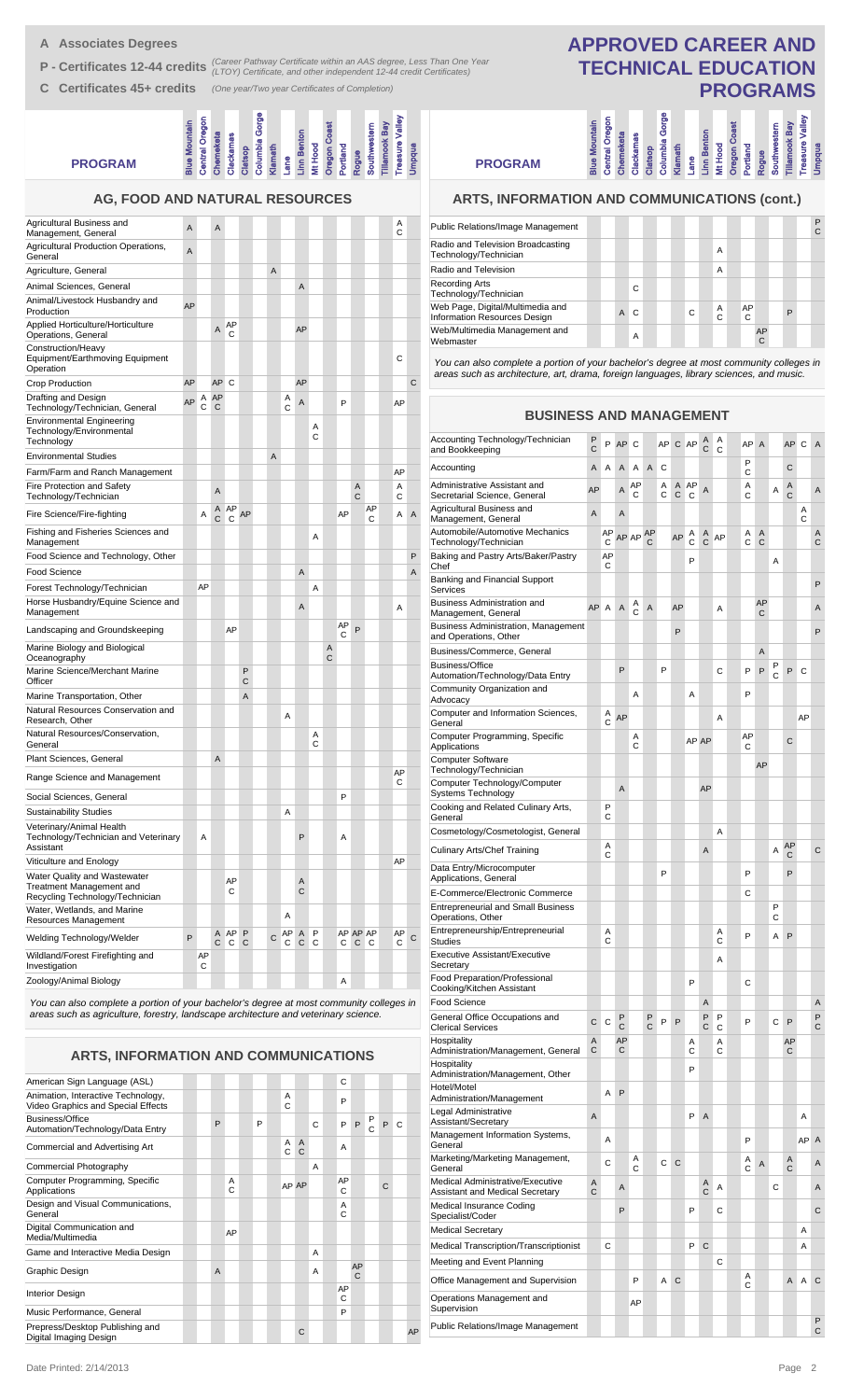- **A Associates Degrees**
- **P Certificates 12-44 credits** (Career Pathway Certificate within an AAS degree, Less Than One Year<br> **P Certificates 12-44 credits** (LTOY) Certificate, and other independent 12-44 credit Certificates)
- **C Certificates 45+ credits** *(One year/Two year Certificates of Completion)*

### Columbia Gorge **Pasure Valley<br>Propria Columbia Gorge Treasure Valley Intral Oregon Central Oregon Blue Mountain** Mountain **Oregon Coast Tillamook Bay Southwestern Linn Benton Chemeketa Clackamas Klamath Lane Mt Hood Portland Rogue Clatsop PROGRAM**

### **BUSINESS AND MANAGEMENT (cont.)**

| Purchasing, Procurement/Acquisitions<br>and Contracts Management |                    |   | $\mathsf{C}$ |          |               |   |              |    |              |               |         |   |           |   |   |
|------------------------------------------------------------------|--------------------|---|--------------|----------|---------------|---|--------------|----|--------------|---------------|---------|---|-----------|---|---|
| <b>Real Estate</b>                                               |                    |   |              |          |               |   |              |    |              |               | P       |   |           |   |   |
| Receptionist                                                     |                    |   |              |          |               |   |              |    |              |               |         | P |           |   |   |
| <b>Resort Management</b>                                         |                    |   |              |          |               |   |              |    |              | A<br>C        |         |   |           |   |   |
| Restaurant, Culinary, and Catering<br>Management/Manager         |                    |   |              |          |               |   |              | AP |              | A<br>$\Omega$ |         |   |           |   |   |
| Restaurant/Food Services<br>Management                           |                    |   |              |          |               |   |              | P  |              |               |         |   |           |   |   |
| <b>Retailing and Retail Operations</b>                           | $_{\rm C}^{\rm P}$ | C |              | $P \n C$ | $\frac{P}{C}$ | P | $\mathsf{P}$ | AP | $\mathsf{P}$ | P             | AP P    | P | <b>AP</b> | P | P |
| <b>Small Business</b><br>Administration/Management               |                    |   |              |          |               |   |              |    |              |               |         | P |           |   |   |
| Taxation                                                         |                    |   | P            |          |               |   |              |    |              |               |         |   |           |   |   |
| <b>Tourism and Travel Services</b><br>Management                 |                    |   | AP<br>C      |          |               |   |              |    |              | A<br>C        |         |   |           |   |   |
| Web Page, Digital/Multimedia and<br>Information Resources Design |                    |   | $\mathsf{A}$ | C        |               |   |              | C  |              | A<br>C        | AP<br>C |   | P         |   |   |
| Word Processing                                                  |                    |   |              |          |               | P |              |    |              |               | P       |   | P         |   |   |

*You can also complete a portion of your bachelor's degree at most community colleges in areas such as business administration and economics.*

| <b>HEALTH SERVICES</b>                                                     |        |         |        |         |    |                |   |        |        |        |        |         |                   |         |              |   |   |
|----------------------------------------------------------------------------|--------|---------|--------|---------|----|----------------|---|--------|--------|--------|--------|---------|-------------------|---------|--------------|---|---|
| Biotechnology                                                              |        |         |        |         |    |                |   |        |        |        |        | AP      |                   |         |              |   |   |
| Clinical/Medical Laboratory Assistant                                      |        |         |        | C       |    |                |   |        |        |        |        |         |                   |         |              |   |   |
| Clinical/Medical Laboratory Science<br>and Allied Professions, Other       |        |         |        |         |    |                |   |        | P      |        |        |         |                   |         |              |   |   |
| Clinical/Medical Laboratory Technician                                     |        |         |        |         |    |                |   |        |        |        |        | Α       |                   |         |              |   |   |
| Dental Assisting/Assistant                                                 | С      | C       | C      | C       |    |                |   | С      | C      |        |        | C       | P<br>C            |         |              |   | С |
| Dental Hygiene/Hygienist                                                   |        |         |        |         |    |                |   | A      |        | A      |        | AP      |                   |         |              |   |   |
| Dental Laboratory<br>Technology/Technician                                 |        |         |        |         |    |                |   |        |        |        |        | Α<br>С  |                   |         |              |   |   |
| Dietetics/Dietitian (RD)                                                   |        | P       |        |         |    |                |   |        |        |        |        |         |                   |         |              |   |   |
| <b>Emergency Medical</b><br>Technology/Technician (EMT<br>Paramedic)       | C      | Α       | A      | Α<br>C  |    | С              | C | Α<br>C |        | Α      |        | Α<br>C  | Α<br>$\mathsf{C}$ | Α<br>С  | $\mathsf{C}$ | C | Α |
| Fire Science/Fire-fighting                                                 |        | Α       | A<br>C | AP<br>C | AP |                |   |        |        |        |        | AP      |                   | AP<br>С |              | A | A |
| Gerontology                                                                |        |         |        | С       |    |                |   |        |        |        |        | AP      |                   |         |              |   |   |
| <b>Health Aide</b>                                                         |        |         |        |         |    |                |   |        |        |        |        |         |                   | C       |              |   |   |
| <b>Health and Medical Administrative</b><br>Services, Other                |        |         |        |         |    |                |   | P      |        |        |        |         |                   |         |              |   |   |
| Health and Physical Education,<br>General                                  |        |         |        |         |    |                |   | P<br>С |        |        |        | AP<br>С |                   | P       |              |   |   |
| <b>Health Information/Medical Records</b><br>Technology/Technician         |        | AP<br>С | C      |         |    |                |   | C      |        |        |        | Α       |                   |         |              |   |   |
| Health Services/Allied Health/Health<br>Sciences, General                  |        |         |        |         |    |                | A |        |        |        |        |         | P                 |         |              |   |   |
| Home Health Aide/Home Attendant                                            |        |         |        |         |    |                |   |        |        |        | P      |         |                   |         |              |   |   |
| Licensed Practical/Vocational Nurse<br>Training                            |        | C       | C      |         | C  | C              | C | C      |        | C      | C      |         | C                 |         |              | С | C |
| Massage Therapy/Therapeutic<br>Massage                                     |        | A<br>C  |        |         |    |                |   |        |        |        |        |         | C                 |         |              |   |   |
| Medical Administrative/Executive<br><b>Assistant and Medical Secretary</b> | Α<br>C |         | A      |         |    |                |   |        | Α<br>C | Α      |        |         |                   | C       |              |   | A |
| <b>Medical Informatics</b>                                                 |        |         | A      | A       |    |                |   | AP     | Α      | A      |        | A       | A<br>C            | A       |              |   | A |
| Medical Insurance Coding<br>Specialist/Coder                               |        |         | P      |         |    |                |   | P      |        | С      |        |         |                   |         |              |   | С |
| Medical Insurance Specialist/Medical<br>Biller                             |        |         |        |         |    |                |   |        |        | C      |        |         |                   |         |              |   |   |
| <b>Medical Office</b><br>Management/Administration                         |        |         | A      |         |    |                |   |        |        |        |        |         |                   |         |              |   |   |
| Medical Radiologic<br>Technology/Science - Radiation<br>Therapist          |        |         |        |         |    |                |   |        |        |        |        | Α       |                   |         |              |   |   |
| Medical Reception/Receptionist                                             |        |         |        |         |    |                |   |        |        | P<br>C |        |         |                   | P       |              |   |   |
| Medical Transcription/Transcriptionist                                     |        | C       |        |         |    |                |   | P      | С      |        |        |         |                   |         |              | A |   |
| Medical/Clinical Assistant                                                 |        | C       | P      | С       | P  | $\mathbf C$    |   | С      | A      |        | P<br>Ü | С       |                   | AP      |              |   |   |
| Mental Health Counseling/Counselor                                         |        |         |        |         |    |                |   |        |        | Α      |        |         |                   |         |              |   |   |
| Nursing Assistant/Aide and Patient<br>Care Assistant/Aide                  |        |         |        |         |    |                |   |        |        |        | P      |         |                   |         |              |   |   |
| Occupational Therapist Assistant                                           |        |         |        |         |    |                |   |        | Α      |        |        |         |                   |         |              |   |   |
| Ophthalmic Technician/Technologist                                         |        |         |        |         |    |                |   |        |        |        |        | Α       |                   |         |              |   |   |
| Pharmacy Technician/Assistant                                              |        | P       | A<br>C |         |    |                |   |        | P      |        |        |         |                   | С       |              |   |   |
| Phlebotomy/Phlebotomist                                                    |        |         |        |         |    |                |   |        | P      |        |        |         |                   | С       |              |   |   |
| Physical Education Teaching and<br>Coaching                                |        |         |        |         |    |                |   |        |        |        |        |         |                   |         |              |   | С |
| Physical Fitness Technician                                                |        |         |        |         |    |                |   |        |        |        |        |         | C                 |         |              |   |   |
| Physical Therapist Assistant                                               |        |         |        |         |    |                |   | Α      |        | Α      |        |         |                   |         |              |   |   |
| Radiologic Technology/Science -<br>Radiographer                            |        |         |        |         |    |                |   |        | Α<br>C |        |        | P       |                   |         |              |   |   |
| Registered Nursing/Registered Nurse                                        | A      |         | A A    | A<br>C  | A  | $\overline{A}$ |   | A      | A      | Α      | A      | Α       | A                 | A       |              | A | A |

**PROGRAM**

### **PROGRAMS** umbia Gorge **Columbia Gorge Intral Oregon Treasure Valley Central Oregon Blue Mountain Oregon Coast Tillamook Bay Southwestern Linn Benton Chemeketa Clackamas Klamath Lane Mt Hood Portland Rogue Umpqua Clatsop**

**APPROVED CAREER AND TECHNICAL EDUCATION**

## **HEALTH SERVICES (cont.)**

| Renal/Dialysis<br>Technologist/Technician                                     |        | C                   |  |        |   |   |                |  |                |   |  |
|-------------------------------------------------------------------------------|--------|---------------------|--|--------|---|---|----------------|--|----------------|---|--|
| Respiratory Care Therapy/Therapist                                            |        |                     |  | A      |   | A |                |  |                |   |  |
| Sport and Fitness<br>Administration/Management                                |        |                     |  | A<br>C |   |   |                |  |                |   |  |
| Substance Abuse/Addiction<br>Counseling                                       | A<br>C | $\overline{A}$<br>C |  |        |   |   | AP C           |  | $\overline{A}$ | A |  |
| Surgical Technology/Technologist                                              |        |                     |  |        |   | A |                |  |                |   |  |
| Veterinary/Animal Health<br>Technology/Technician and Veterinary<br>Assistant | A      |                     |  |        | P |   | $\overline{A}$ |  |                |   |  |
| Youth Services/Administration                                                 |        |                     |  |        |   | С |                |  |                |   |  |
|                                                                               |        |                     |  |        |   |   |                |  |                |   |  |

*You can also complete a portion of your bachelor's degree at most community colleges in areas such as biology, chemistry, dentistry, health and physical education, optometry, occupational therapy and pharmacy.*

### **HUMAN RESOURCES**

| Adult Development and Aging                                              |         |        |                     |                   |    |      |        | P      |                |            |   |         |         |         |    |         |                |
|--------------------------------------------------------------------------|---------|--------|---------------------|-------------------|----|------|--------|--------|----------------|------------|---|---------|---------|---------|----|---------|----------------|
| Basic Skills, General                                                    |         |        | C                   |                   |    |      |        |        |                |            |   |         |         |         |    |         |                |
| <b>Career Exploration/Awareness Skills</b>                               | P       |        |                     | C                 | C  |      |        | P<br>C | P<br>C         | P          | P | C       | C       | P       | C  |         |                |
| Child Care and Support Services<br>Management                            |         | A      | AP<br>C             | AP                |    |      |        | A<br>C |                |            |   |         | AP<br>C |         |    |         | AP<br>C        |
| Child Care Provider/Assistant                                            |         |        |                     |                   | C  |      | C      | P      |                |            |   |         |         | AP<br>C |    |         |                |
| <b>Child Development</b>                                                 |         |        |                     |                   |    |      |        | P      |                |            |   |         |         |         |    |         |                |
| Community Organization and<br>Advocacy                                   |         |        |                     | Α                 |    |      |        | A      |                |            |   | P       |         |         |    |         |                |
| Corrections and Criminal Justice,<br>Other                               |         |        |                     |                   |    |      | P<br>C |        |                |            |   |         |         |         |    |         |                |
| Corrections                                                              |         |        | P                   | Α<br>C            |    |      | A<br>C |        |                |            |   |         |         |         |    |         |                |
| Criminal Justice/Police Science                                          |         |        | AP                  | Α<br>$\mathsf{C}$ |    |      | C      |        |                |            |   |         | A       | A       |    | Α<br>C  | A              |
| <b>Criminal Justice/Safety Studies</b>                                   | AP      | A      | $\overline{A}$      |                   |    |      |        | Α      | $\overline{A}$ |            |   | AP AP   |         |         | AP |         |                |
| Deleted                                                                  |         |        |                     |                   |    |      |        |        |                |            |   |         | C       |         |    |         |                |
| Early Childhood Education and<br>Teaching                                | AP<br>C |        |                     |                   |    | A AP |        |        | C              | AP AP<br>C |   | AP      |         |         | AP |         |                |
| Education, General                                                       | P       |        |                     |                   |    |      | AP     |        |                |            |   |         |         |         |    |         |                |
| Education/Teaching of Individuals with<br>Speech or Language Impairments |         |        | Α<br>C              |                   |    |      |        |        |                |            |   |         |         |         |    |         |                |
| <b>Elementary Education and Teaching</b>                                 |         |        |                     |                   |    |      |        |        |                |            |   |         |         |         |    | AP<br>С |                |
| Fire Protection and Safety<br>Technology/Technician                      |         |        | A                   |                   |    |      |        |        |                |            |   |         | A<br>C  |         |    | Α<br>C  |                |
| Fire Science/Fire-fighting                                               |         | A      | A<br>Ċ              | AP<br>C           | AP |      |        |        |                |            |   | AP      |         | AP<br>C |    | A       | $\overline{A}$ |
| <b>Funeral Service and Mortuary</b><br>Science, General                  |         |        |                     |                   |    |      |        |        |                | A          |   |         |         |         |    |         |                |
| Gerontology                                                              |         |        |                     | С                 |    |      |        |        |                |            |   | AP      |         |         |    |         |                |
| Health and Physical Education,<br>General                                |         |        |                     |                   |    |      |        | P<br>C |                |            |   | AP<br>C |         | P       |    |         |                |
| Human Development and Family<br>Studies, General                         |         |        |                     | С                 |    |      |        |        |                |            |   |         |         |         |    |         |                |
| Human Resources Development                                              |         |        |                     | P<br>C            |    |      |        |        |                |            |   |         |         |         |    |         |                |
| Human Services, General                                                  |         |        |                     |                   |    |      |        |        |                |            |   |         |         |         |    |         | A              |
| Juvenile Corrections                                                     |         | Ċ      | A<br>C              | C                 |    |      |        | C      | C              |            |   |         | C       |         |    | C       | C              |
| Legal Assistant/Paralegal                                                |         |        |                     |                   |    |      |        |        |                |            |   | Α<br>C  |         |         |    |         | A<br>C         |
| Library Assistant/Technician                                             |         |        |                     |                   |    |      |        |        |                |            |   | P       |         |         |    |         |                |
| <b>Public Administration</b>                                             |         |        |                     |                   |    |      |        |        |                |            |   | AP      |         |         |    |         |                |
| Security and Loss Prevention Services                                    |         |        |                     |                   |    |      |        |        |                |            |   |         |         | P       |    |         |                |
| Security and Protective Services,<br>Other                               |         |        |                     |                   |    |      |        |        |                |            |   | С       |         |         |    |         |                |
| Sign Language Interpretation and<br>Translation                          |         |        |                     |                   |    |      |        |        |                |            |   | Α<br>C  |         |         |    |         |                |
| Social Work                                                              |         |        | Α                   | AP<br>С           |    |      |        |        |                |            |   |         | A       |         |    |         |                |
| Substance Abuse/Addiction<br>Counseling                                  |         | Α<br>Ċ | A<br>$\overline{C}$ |                   |    |      |        |        |                |            |   | AP      | C       |         | A  | A       |                |
| Teacher Assistant/Aide                                                   | AP<br>С |        |                     | С                 |    |      | C      |        | AP<br>С        |            |   | А<br>C  |         | С       | A  | Α       | C              |
| <b>UNDEFINED</b>                                                         |         |        |                     | C                 |    |      |        |        |                |            |   |         |         |         |    |         | P<br>C         |

*You can also complete a significant portion of your bachelor's degree at most community colleges in areas such as anthropology, education, geography, history, international studies, philosophy, political science, psychology, social work, and law.*

### **INDUSTRIAL AND ENGINEERING SYSTEMS**

| Aircraft Powerplant<br>Technology/Technician                         |  |  |  |   | C      |  |  |  |
|----------------------------------------------------------------------|--|--|--|---|--------|--|--|--|
| Airframe Mechanics and Aircraft<br>Maintenance Technology/Technician |  |  |  | C | A<br>C |  |  |  |
| Airline/Commercial/Professional Pilot<br>and Flight Crew             |  |  |  |   | A      |  |  |  |

Date Printed: 2/14/2013 Page 3